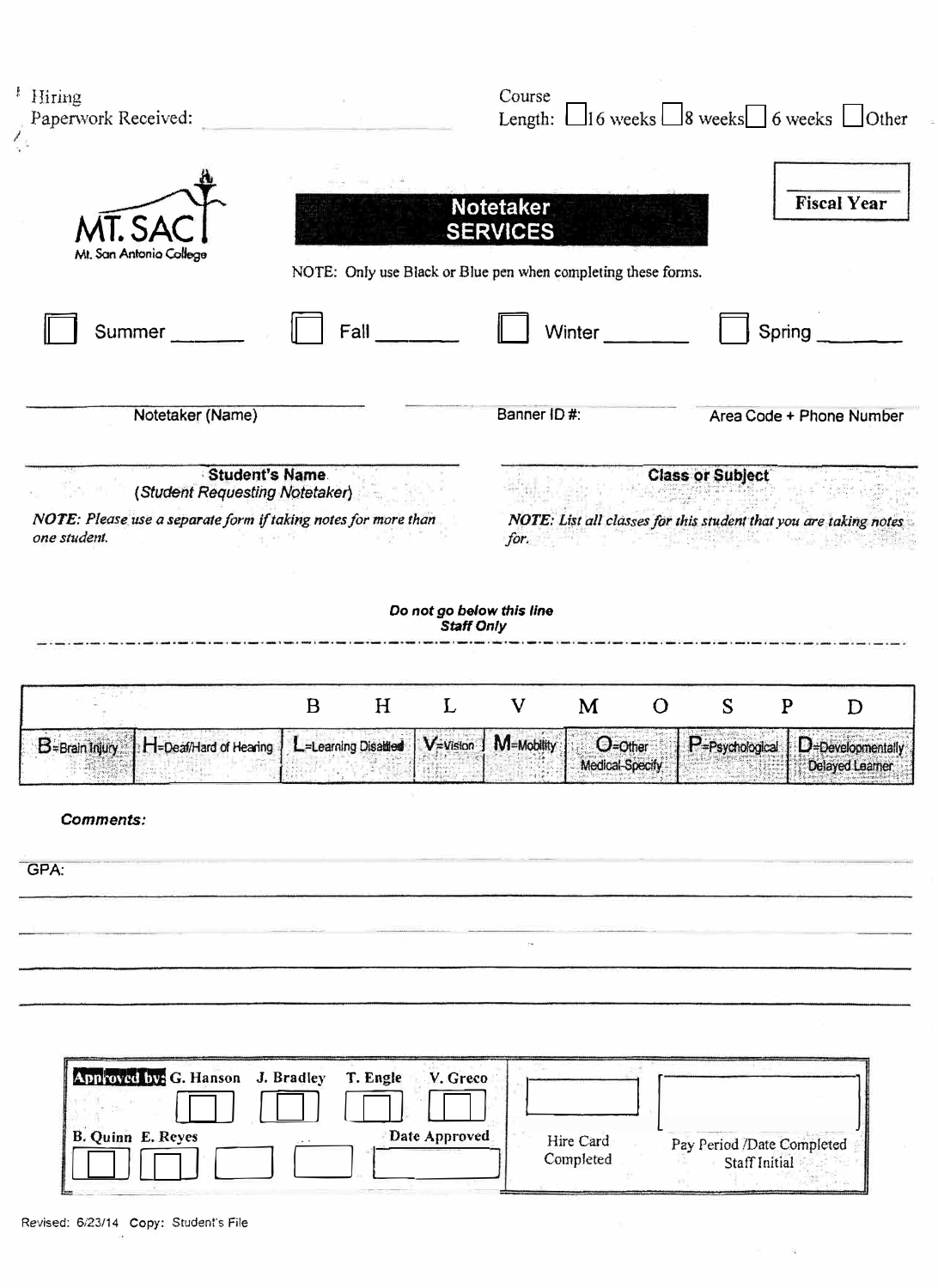## **CAMPUS VOLUNTEER ENROLLMENT FORM**

| Date of Request<br><u>Date</u> of Request<br><u>Date</u> of Request<br><u>Example</u> |                                                                                                                                                                                                                                                                                                                                                                                              |
|---------------------------------------------------------------------------------------|----------------------------------------------------------------------------------------------------------------------------------------------------------------------------------------------------------------------------------------------------------------------------------------------------------------------------------------------------------------------------------------------|
|                                                                                       | Name                                                                                                                                                                                                                                                                                                                                                                                         |
|                                                                                       | Address                                                                                                                                                                                                                                                                                                                                                                                      |
|                                                                                       | 。<br>"我们的,我们就会不会不会不会不会不会不会不会不会不会不会不会不会不会。"  "我们的,我们也不会不会不会不会不会不会不会不会,我们的,我们的,我们也不会不会不会                                                                                                                                                                                                                                                                                                       |
|                                                                                       | Home Phone ( ) Work Phone ( )                                                                                                                                                                                                                                                                                                                                                                |
| Social Security<br><u>Social Security</u>                                             |                                                                                                                                                                                                                                                                                                                                                                                              |
|                                                                                       |                                                                                                                                                                                                                                                                                                                                                                                              |
|                                                                                       |                                                                                                                                                                                                                                                                                                                                                                                              |
| IN CASE OF EMERGENCY, PLEASE CALL:                                                    |                                                                                                                                                                                                                                                                                                                                                                                              |
|                                                                                       | Phone $\bigcirc$                                                                                                                                                                                                                                                                                                                                                                             |
|                                                                                       | $Phone(\_)$                                                                                                                                                                                                                                                                                                                                                                                  |
| Comments:                                                                             |                                                                                                                                                                                                                                                                                                                                                                                              |
|                                                                                       | <u> 1988 - Samuel Samuel Barbon (Samuel Samuel Barbon (Samuel Samuel Samuel Samuel Samuel Samuel Samuel Samuel Sa</u>                                                                                                                                                                                                                                                                        |
|                                                                                       | I agree to hold Mt. San Antonio College harmless for injuries or damages caused by my<br>negligence or willful act(s) while engaged in my volunteer service of Mt. San Antonio College.                                                                                                                                                                                                      |
|                                                                                       | I understand that by serving in some positions in the District, I may be exposed to blood or other<br>potentially infectious materials which may place me at risk of acquiring the Hepatitis B Virus<br>(HBV) and/or other infectious diseases. The College recommends that I seek immunization<br>against the Hepatitis B Virus (HBV). I understand that I should check with my manager for |

| **************************                             |      |  |  |
|--------------------------------------------------------|------|--|--|
|                                                        |      |  |  |
| Signature of Volunteer                                 | Date |  |  |
| Signature of Supervisor                                | Date |  |  |
| Signature of Division Dean/Department Manager<br>KS/jm | Date |  |  |

further information.

 $\frac{\pi}{4}$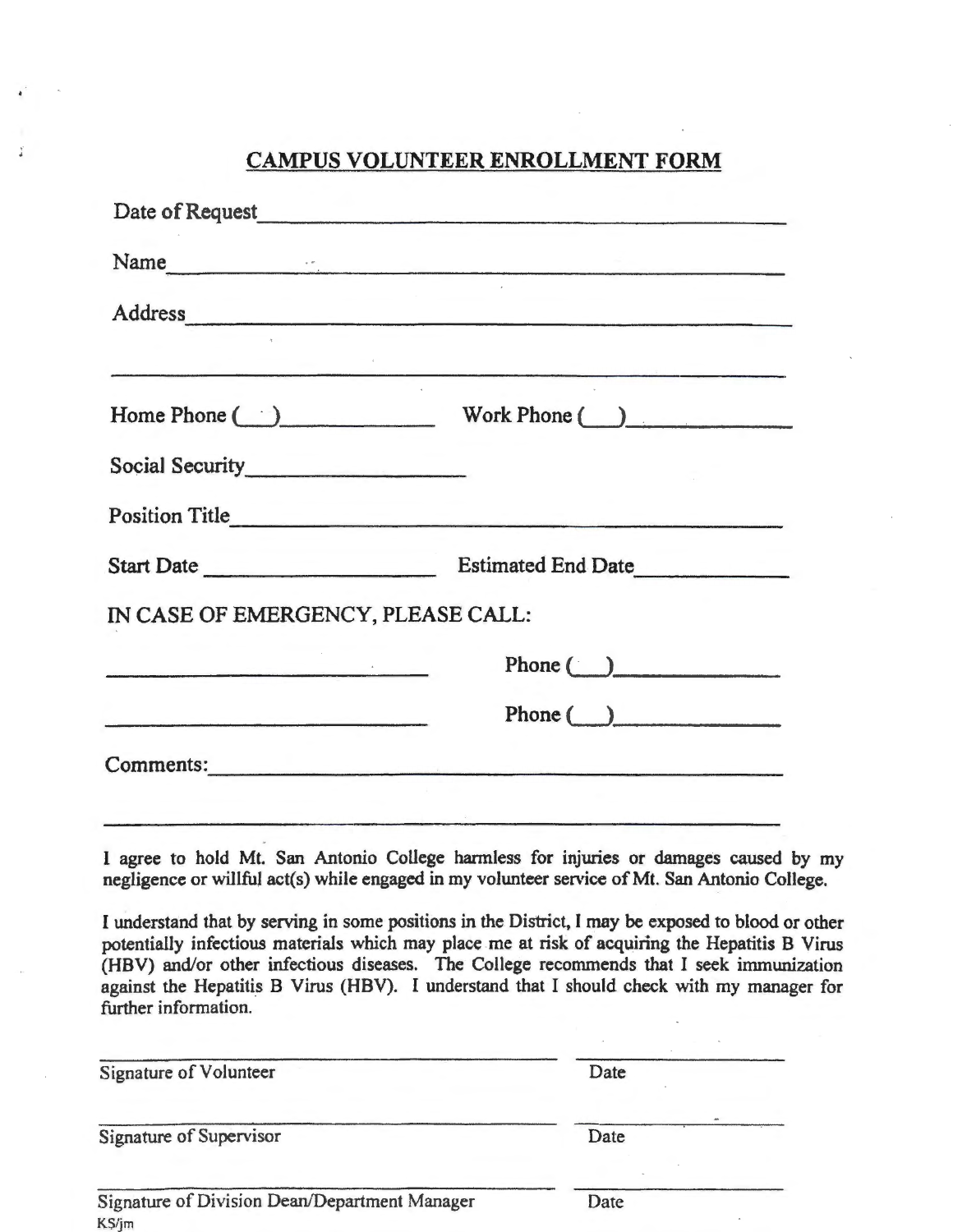#### MT. SAN ANTONIO COLLEGE EFFECTIVE DATE OF EMPLOYMENT

| $\Box$ Certificated |  | Supervisor |
|---------------------|--|------------|
| $\Box$ Classified   |  | Dept.      |
| –<br>Other          |  |            |

The date that I am to begin work is \_\_\_\_\_\_\_\_\_ and I understand that I cannot be paid for any services rendered prior to signing the Loyalty Oath.

**Signature** 

#### OATH OF ALLEGIANCE

"I, \_\_\_\_\_\_\_\_\_\_\_, do solemnly swear (or affirm} that I will support and defend the Constitution of\_\_\_\_\_ the United States and the Constitution of the State of California against all enemies, foreign and domestic; that I will bear true faith id allegiance to the Constitution of the United States and the Constitution of the State of California; that I take this obligation freely, without any mental reservation or purpose of evasion; and that I will\_<br>well and faithfully discharge the duties upon which I am about to enter.\*

|                                              |        | Signature |  |
|----------------------------------------------|--------|-----------|--|
| Subscribed and affirmed to before me on this | day of |           |  |
|                                              |        |           |  |
| <b>Name</b>                                  | Title  |           |  |

**rev.3118/04**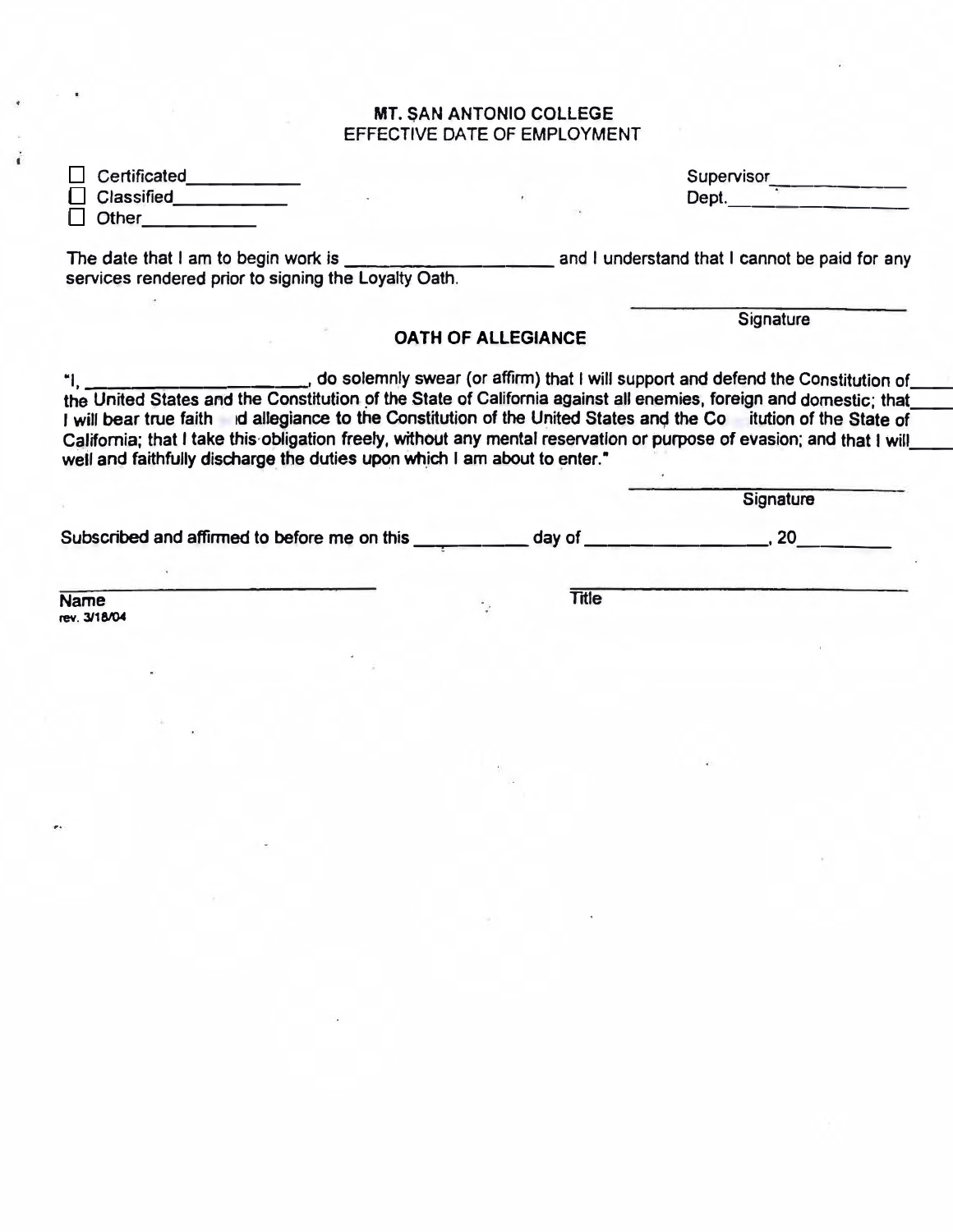# MT. SAN ANTONIO COLLEGE STUDENT SERVICES CONFIDENTIALITY POLICY

The confidentiality of student and staff information is protected under federal law. Any information regarding students or staff that you might access in the course of your work assignment either through a computer, student file, communications, observations, or other information shared or overheard, is to be used strictly to perform your job duties and may only be shared with those who are authorized to have such information. You may not change, alter, copy, or divulge any such information unless it is required to carry out your volunteer assignment.

I \_\_\_\_\_\_\_\_\_\_\_\_\_\_\_\_, have read and understand the paragraph above concerning the confidentiality of student and staff information. I agree to maintain the confidentially of all such information and understand that the improper disclosure or use of any such information may result in the termination of my volunteer assignment.

Volunteer Name (Print) Volunteer Name (Signature) Date

Mt. SAC Authorized Witness (Signature) Title Title Date

Dean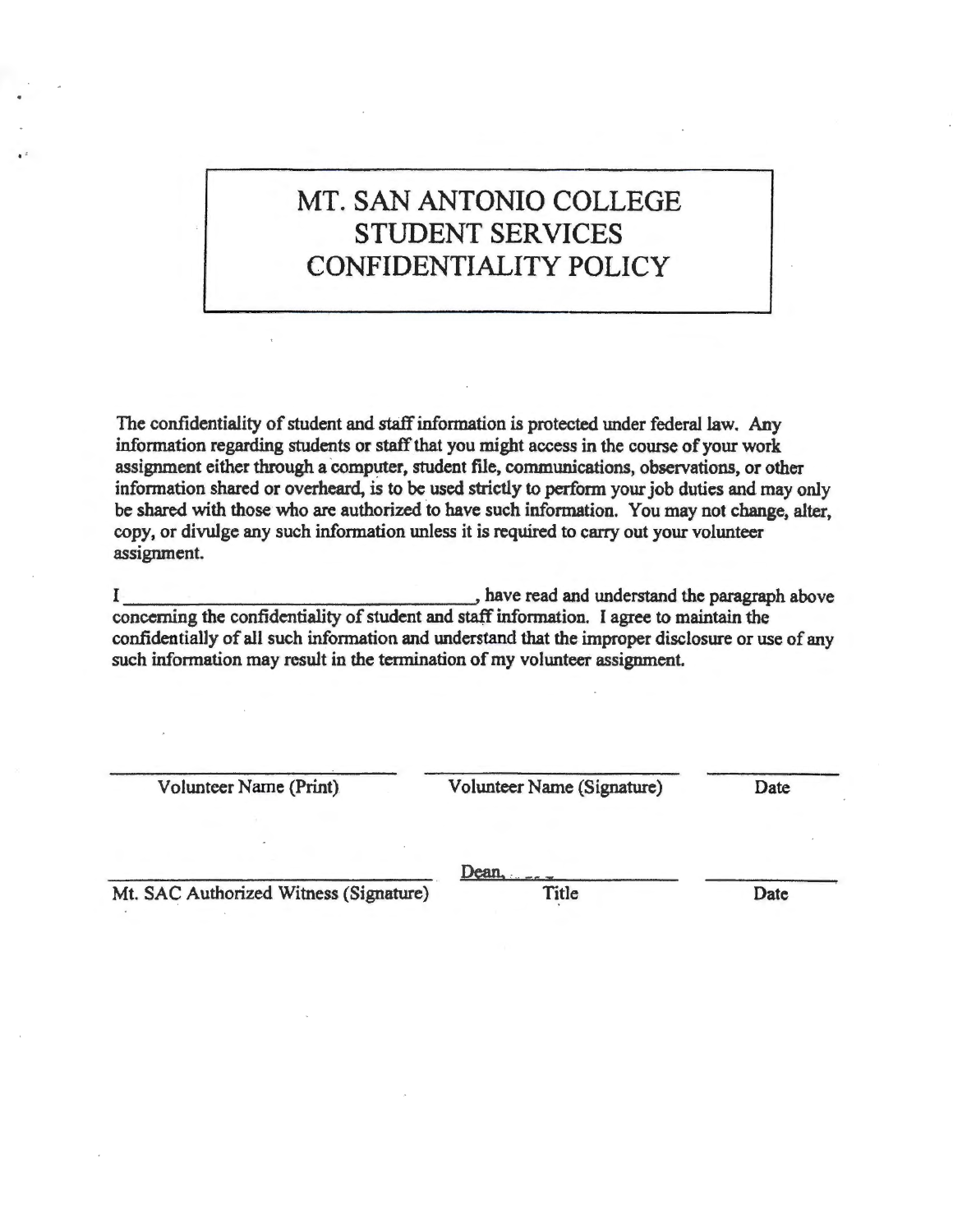

### **HUMAN RESOURCES**

## **DISTRICT POLICY ON DRUG FREE ENVIRONMENT**

The Board of Trustees of Mt. San Antonio College District adopted a policy regarding a "Drug-Free Environment." This Board Policy is printed on the reverse side of this memorandum. The policy prohibits illegal manufacture, distribution, dispensation, possession, use or sale of controlled substances by District employees in the workplace. Any violation of the policy may be cause for disciplinary action which may include termination or may require an employee to participate satisfactorily in a substance-abuse assistance or rehabilitation program.

Mt. San Antonio Community College District strives to maintain a drug-free environment. The College recognizes substance dependency as potentially treatable and encourages employees with substance dependency problems to contact Student Health Services or Human Resources for assistance in obtaining information about appropriate available counseling and rehabilitation services for themselves and their families.

If you have any questions about the policy or need more information, contact Student Health Services at ext. 4400 or Human Resources at ext. 4225.